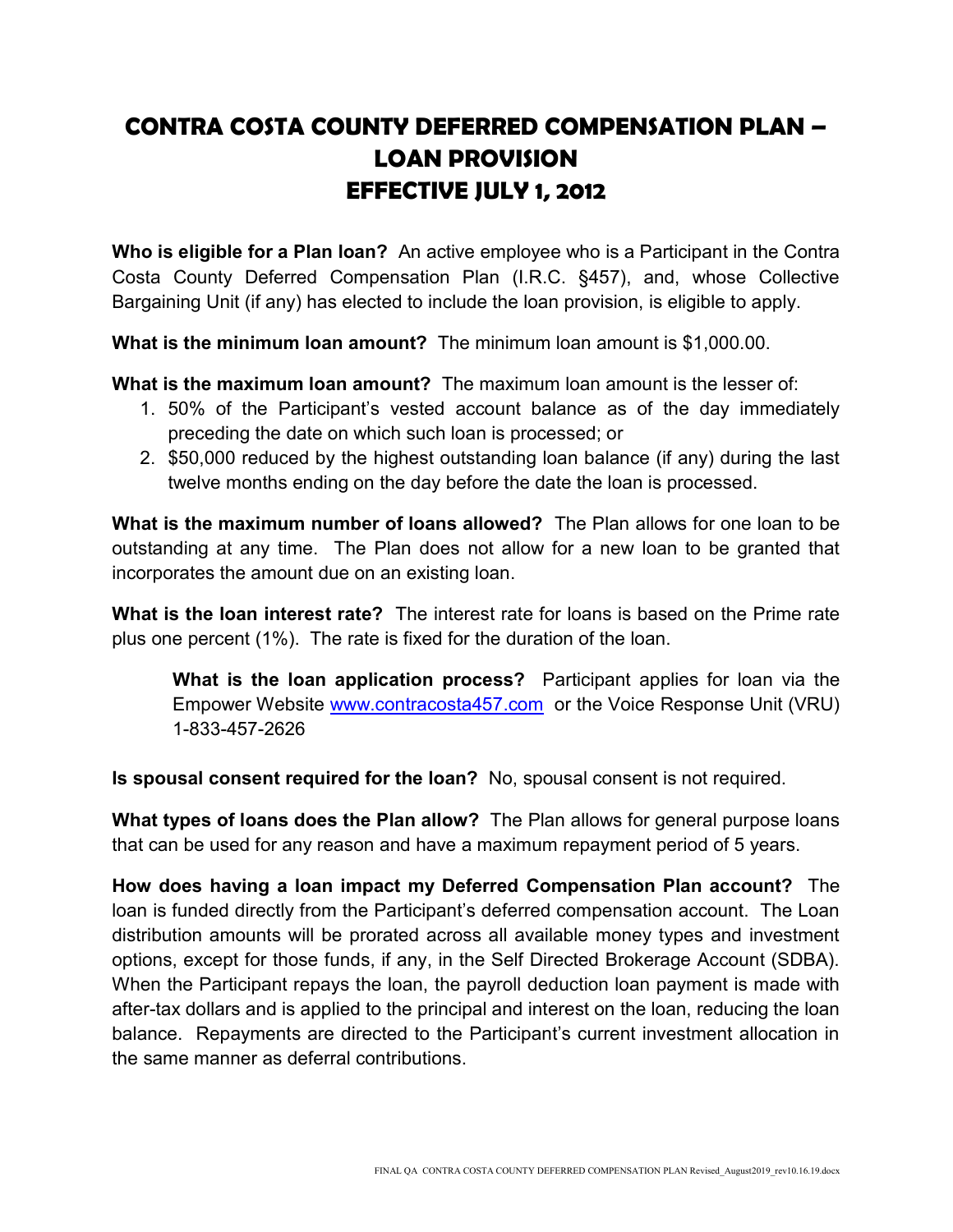Does a Participant have to qualify for a loan or have collateral in the same way as at a bank or credit union? No. The remainder of the Participant's Plan account serves as collateral as required by Federal law.

Are loans treated the same as distributions for tax purposes? Loans from the Plan and within the terms of the loan program are not treated as distributions as long as the loan is repaid within the terms of the loan. No taxes are withheld or due when a loan is received.

Is the interest paid on the loan tax deductible? No. The Participant pays interest to their own account; therefore, interest is not tax deductible, as it might be with a commercial loan.

What are the loan fees? Loan fees are charged by the loan administrator (currently Empower Retirement) and the County. The fees are:

- 1. Empower Retirement will charge a one-time loan origination fee of \$50. This amount will be deducted from the Participant's loan amount.
- 2. Empower Retirement will charge an administrative fee of \$25.00 per year/per loan, deducted quarterly at a rate of \$6.25 will be assessed to each participant's account.
- 3. The County will charge a one-time loan repayment set-up fee of \$25. This amount will be deducted from the paycheck.
- 4. The County will charge a loan maintenance fee of \$1.50 per month for each month you have a loan repayment. This amount will be deducted from the paycheck.

How are loans repaid? Loans are required to be repaid in full. Loan repayments are due and payable in accordance with the executed loan documents. While actively employed, loan repayments must be made through monthly payroll deduction on the pay warrant on or about the  $10<sup>th</sup>$  of each month. Early repayment in full is allowed; however, partial prepayments are not allowed.

## What effect does an unpaid leave of absence have on an outstanding loan?

During any period of time when a participant is not receiving a salary or amounts paid in lieu thereof (such as certain periods of layoff or leaves of absence) or the salary or other payment is insufficient to make the required repayment, the repayment is still required. During such periods participants have the option to:

- 1. Direct repayments may be made via cashier's check, certified check, or bank money order. Contact Empower Retirement for detailed instructions. .
- 2. If on a bona fide leave of absence, you may request to have repayments suspended. If approved, any form of compensation employee receives from